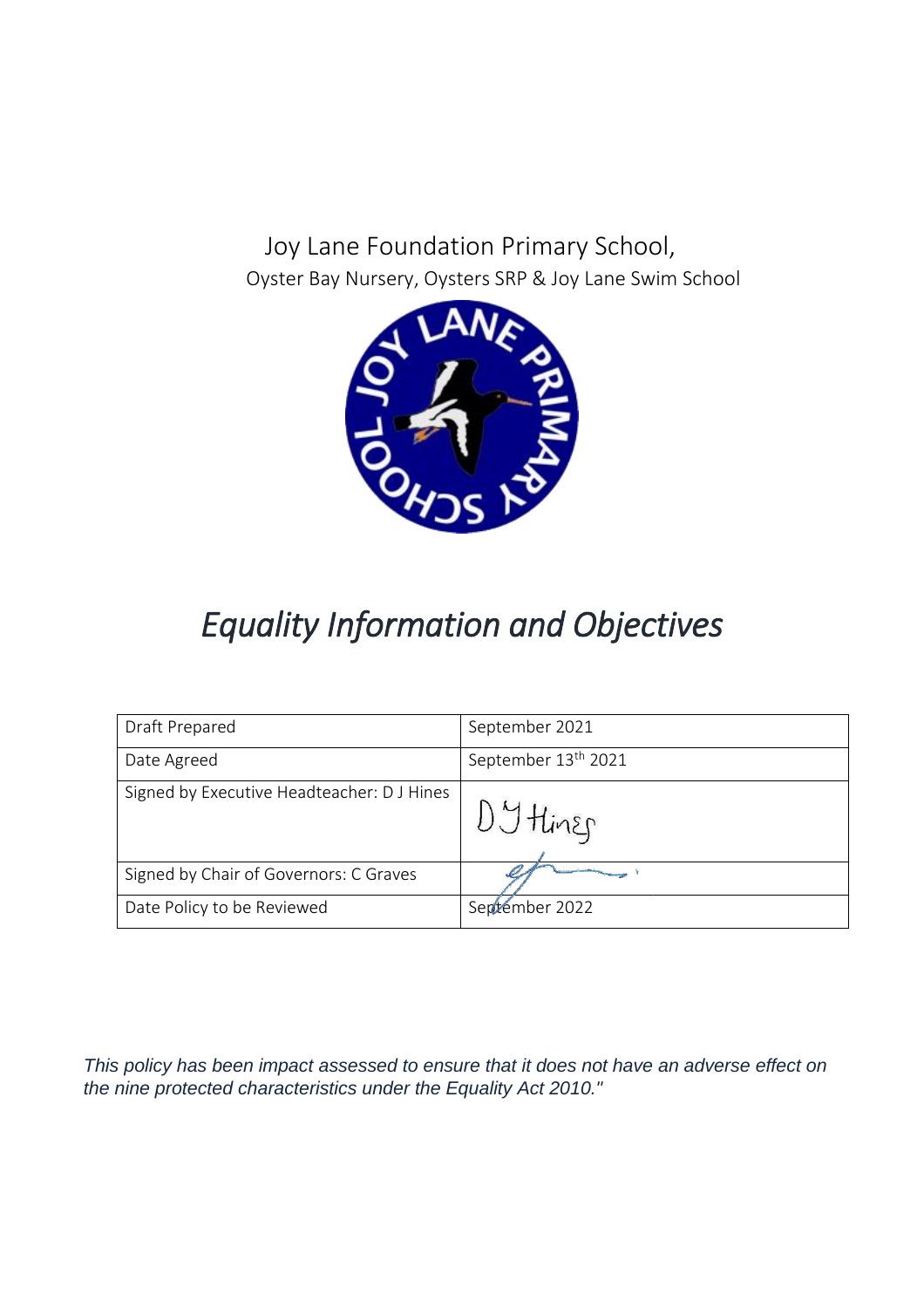#### **1. Aims**

Joy Lane Foundation Primary School aims to meet its obligations under the public sector equality duty by having due regard to the need to:

- Eliminate discrimination and other conduct that is prohibited by the Equality Act 2010
- Advance equality of opportunity between people who share a protected characteristic and people who do not share it
- Foster good relations across all characteristics between people who share a protected characteristic and people who do not share it
- Where relevant, all School policies within the Joy Lane community will be impact assessed to ensure that it does not have an adverse effect on the nine protected characteristics under the Equality Act (2010)

## **2. Legislation and guidance**

This document meets the requirements under the following legislation:

- [The Equality Act 2010,](http://www.legislation.gov.uk/ukpga/2010/15/contents) which introduced the public sector equality duty and protects people from discrimination
- [The Equality Act 2010 \(Specific Duties\) Regulations 2011,](http://www.legislation.gov.uk/uksi/2011/2260/contents/made) which require schools to publish information to demonstrate how they are complying with the public sector equality duty and to publish equality objectives

This document is also based on Department for Education (DfE) guidance: [The Equality Act 2010](https://www.gov.uk/government/publications/equality-act-2010-advice-for-schools)  [and schools.](https://www.gov.uk/government/publications/equality-act-2010-advice-for-schools) 

#### **3. Roles and responsibilities**

The governing board will appoint a designated governor who will:

- Ensure that the equality information and objectives as set out in this statement are published and communicated throughout the school, including to staff, pupils and parents
- Ensure that the published equality information is updated at least every year, and that the objectives are reviewed and updated at least every 4 years
- Delegate responsibility for monitoring the achievement of the objectives on a daily basis to the Executive Headteacher
- Meet with the designated member of staff for equality *three times a year* and other relevant staff members, to discuss any issues and how these are being addressed
- Ensure they're familiar with all relevant legislation and the contents of this document
- Attend appropriate equality and diversity training
- Report back to the full governing board regarding any issues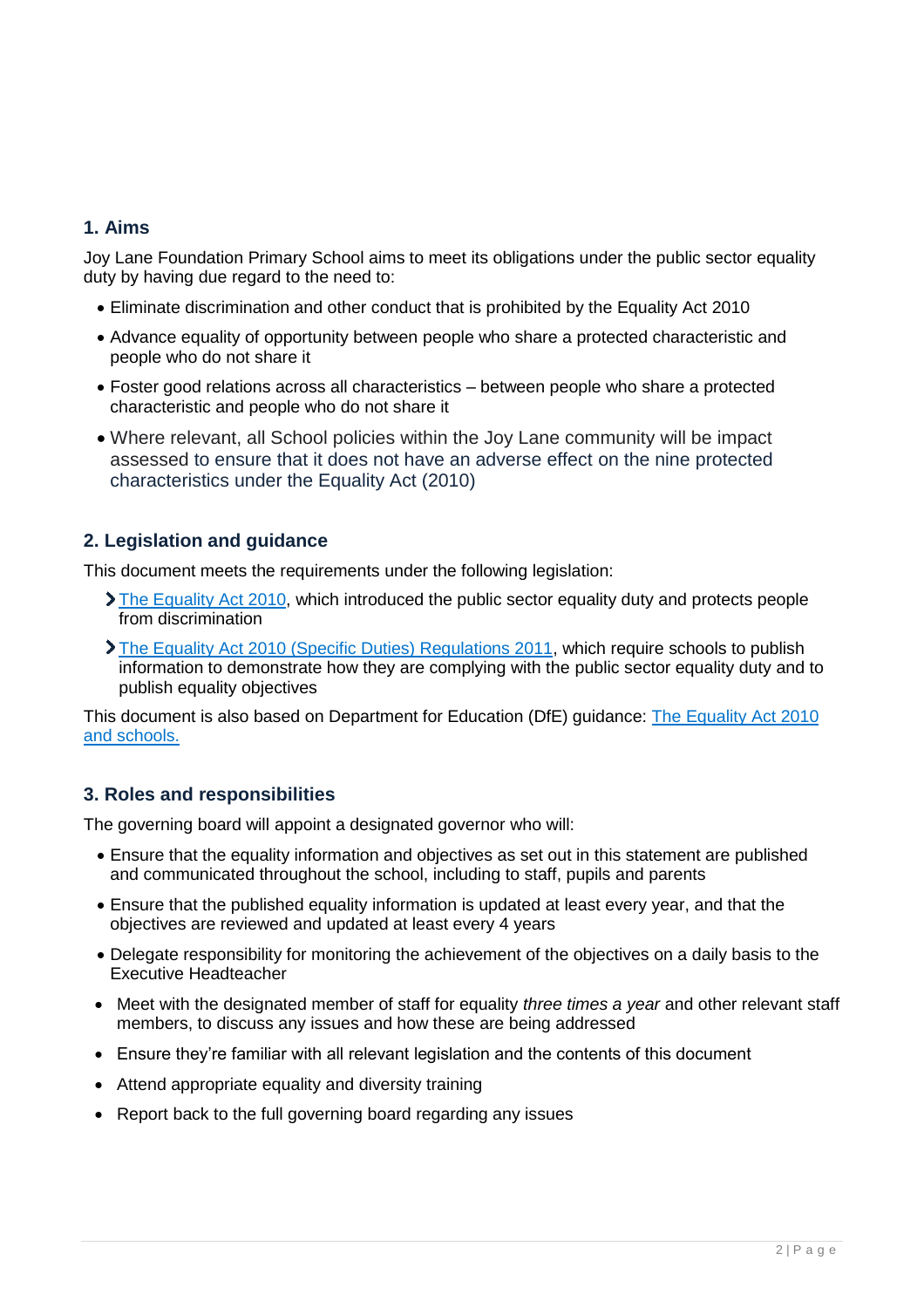The Executive Headteacher will:

- Promote knowledge and understanding of the equality objectives amongst staff and pupils
- Monitor success in achieving the objectives and report back to governors

The designated member of staff for equality will:

- Support the headteacher in promoting knowledge and understanding of the equality objectives amongst staff and pupils
- Meet with the equality link governor three times a year, to raise and discuss any issues (delete if not applicable)
- Support the headteacher in identifying any staff training needs, and deliver training as necessary

All school staff are expected to have regard to this document and to work to achieve the objectives as set out in section 8.

## **4. Eliminating discrimination**

Joy Lane Foundation Primary School is aware of its obligations under the Equality Act 2010 and complies with non-discrimination provisions.

Where relevant, our policies include reference to the importance of avoiding discrimination and other prohibited conduct.

Staff and governors are regularly reminded of their responsibilities under the Equality Act, for example during meetings. Where this has been discussed during a meeting it is recorded in the meeting minutes.

New staff receive training on the Equality Act as part of their induction, and all staff receive refresher training.

Joy Lane Foundation Primary School has a designated member of staff, the Inclusion Manager, for monitoring equality issues, and an equality link governor (SEND Governor). They regularly liaise regarding any issues and make senior leaders and governors aware of these as appropriate.

# **5. Advancing equality of opportunity**

As set out in the DfE guidance on the Equality Act, Joy Lane Foundation Primary School aims to advance equality of opportunity by:

- Removing or minimising disadvantages suffered by people which are connected to a particular characteristic they have (e.g. pupils with disabilities, or gay pupils who are being subjected to homophobic bullying)
- Taking steps to meet the particular needs of people who have a particular characteristic (e.g. enabling Muslim pupils to pray at prescribed times)
- Encouraging people who have a particular characteristic to participate fully in any activities (e.g. encouraging all pupils to be involved in the full range of school societies)

#### **6. Fostering good relations**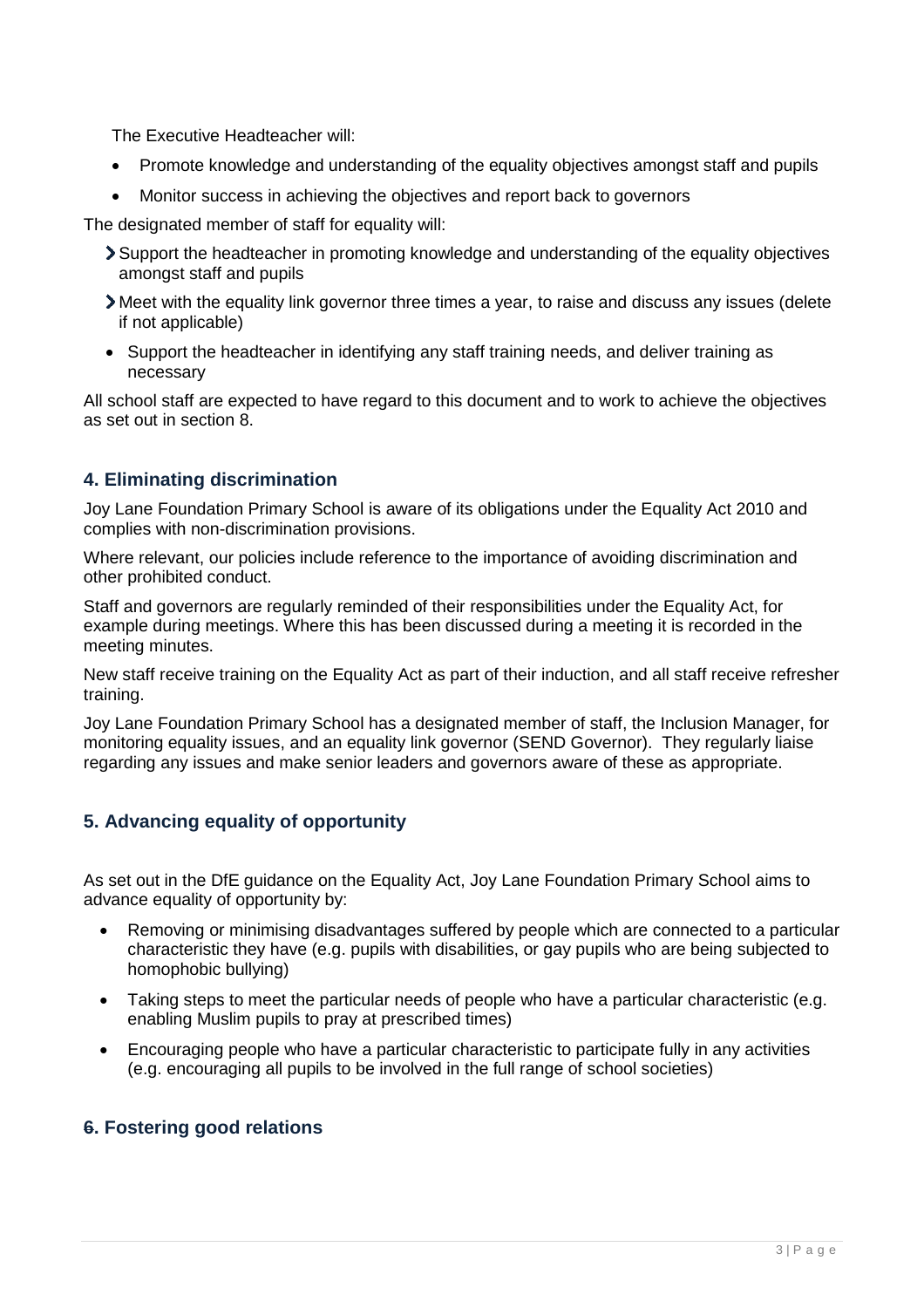Joy Lane Foundation Primary School aims to foster good relations between those who share a protected characteristic and those who do not share it.

#### **7. Equality considerations in decision-making**

Joy Lane Foundation Primary School ensures it has due regard to equality considerations whenever significant decisions are made.

Joy Lane Foundation Primary School always considers the impact of significant decisions on particular groups. For example, when a school trip or activity is being planned, the school considers whether the trip:

- cuts across any religious holidays
- is accessible to pupils with disabilities
- has equivalent facilities for all genders

The school keeps a written record (known as an Equality Impact Assessment) to show we have actively considered our equality duties and asked ourselves relevant questions. This is recorded at the same time as the risk assessment when planning school trips and activities. The record is completed by the member of staff organising the activity and is stored electronically with the completed risk assessment.

#### **8. Equality objectives**

Joy Lane Foundation Primary has set the following overall objectives:

- To help all pupils achieve fulfilment by supporting them, and their families, and to ensure improvement in the lives of the most vulnerable
- To narrow the gap in the attainment and progress of different groups of learners with a particular focus on improving the achievement of pupils with Special Educational Needs and/or Disability (SEND), those in receipt of pupil premium funding and the 'most able'
- To value and support all employees within Joy Lane Foundation Primary School, by providing career development and progression opportunities to all, including those groups protected by the Equalities Act, so that their wellbeing is further enhanced, engagement is increased and Joy Lane Foundation Primary School workforce better reflects the diversity of the population at all levels.